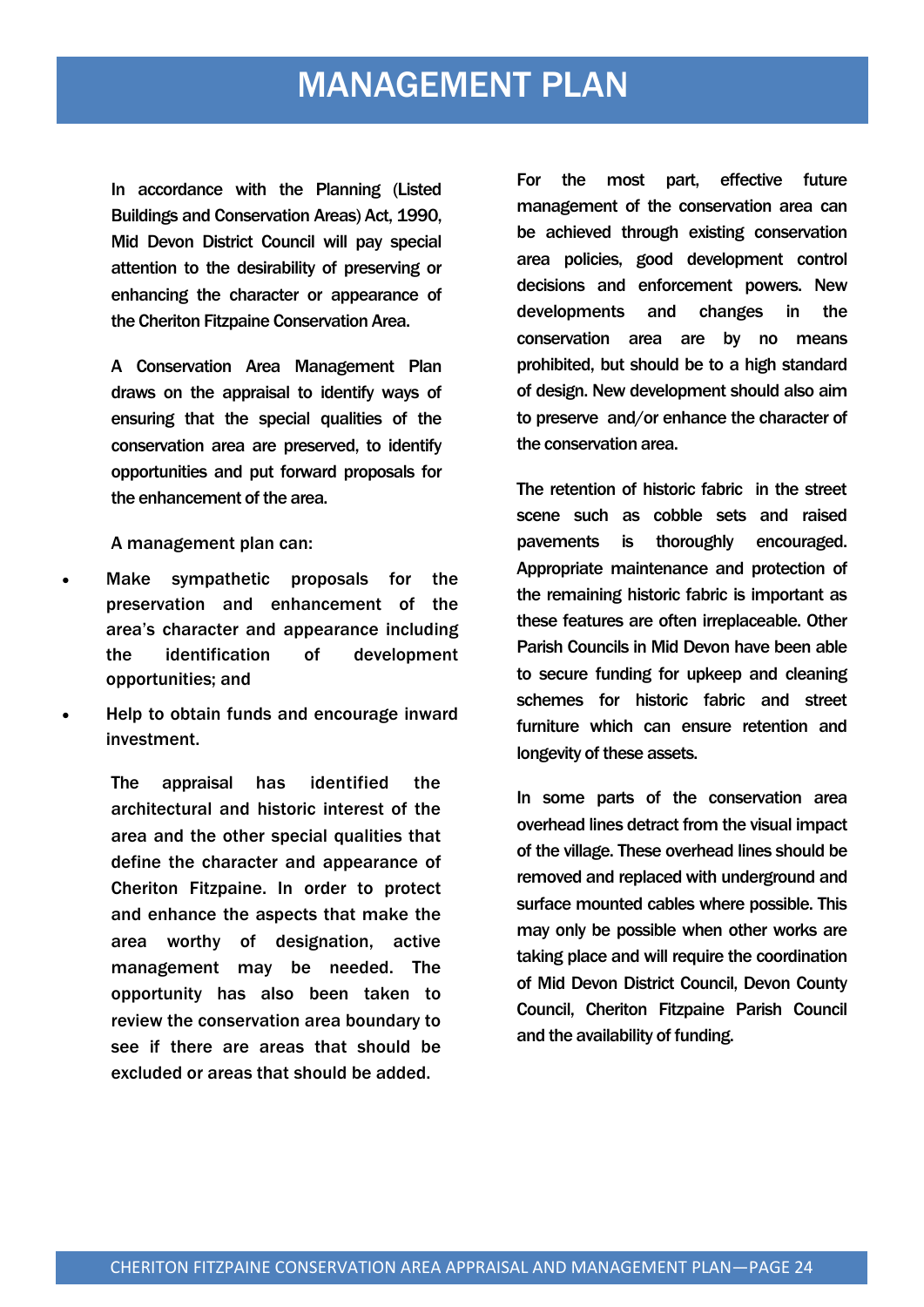Boundaries within the Cheriton Fitzpaine conservation area are often defined by stone of cob walls and many have iron gates. Where possible, these historic boundary walls should be retained to preserve the character and appearance of the conservation area. Boundaries can be under threat from the formation of new accesses, poor maintenance or from new development. Mid Devon District Council will seek to retain historic boundaries where new development occurs through the conditions of planning permissions.

Within the conservation area there is a limited amount of car parking within residential curtilage which has led to an increasing number of vehicles parked along the roads. Due to the historic character of the conservation area, the roads are generally narrow and at times on street parking can be problematic. Formalised parking for residents in a nearby location is a possible solution to relieve traffic problems and ensure optimal visual amenity is reached in the conservation area. Discussions between Mid Devon District Council, Devon County Council, Cheriton Fitzpaine Parish Council and responses from the public consultation may provide some insight into possible solutions. With the creation of the new car park for Village Hall, these problems with parking may be reduced.

To safeguard the character of Cheriton Fitzpaine's conservation area and ensure it is enhanced where possible, Mid Devon District Council is able to issue Untidy Land Notices under Section 215. These notices are for areas of land which detract from the conservation area due to their continual poor upkeep. There are currently no sites which could have potential notices attached to them, but if in future such sites emerge, the conservation area would benefit from such measures.

As policy on external changes to buildings in conservation areas and change of use policies are not always straight forward, please contact Mid Devon District Council for information and advice when considering any changes.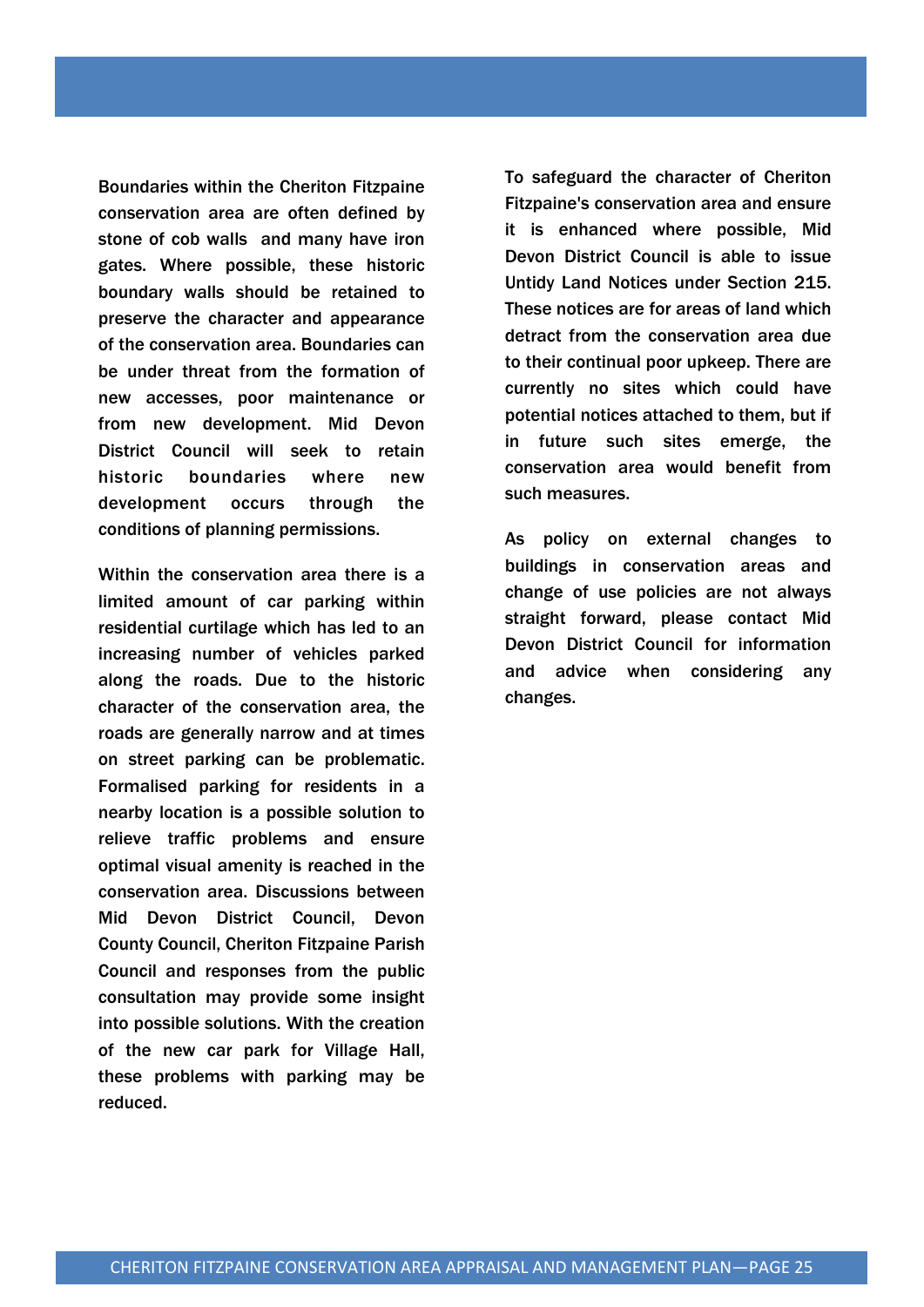# APPENDIX 1 - LISTED BUILDINGS

| Reference                                                                  | <b>Name</b>                                                                     | Grade         | <b>Description</b>                                                                                                                                                                                                 |  |  |  |
|----------------------------------------------------------------------------|---------------------------------------------------------------------------------|---------------|--------------------------------------------------------------------------------------------------------------------------------------------------------------------------------------------------------------------|--|--|--|
| 7/15                                                                       | Poole Barton including<br>adjoining wall to north                               | ∥*            | Late C15 early C16 with major C16 and C17 improvements and<br>additions. Rubble walls enclose the front garden. To the left of<br>the granite gate posts is a mounting block with granite steps.                   |  |  |  |
| 7/16                                                                       | <b>Church of St Matthew</b>                                                     | $\mathbf{I}$  | Parish Church of St Matthew. C14 nave and chancel, C15 aisles,<br>porch and tower. The Church was dedicated to St Mary before<br>1850 and known as All Saints in C14.                                              |  |  |  |
| 7/17                                                                       | Chest Tomb about 2<br>metres west of south<br>aisle of Church of St<br>Matthew  | $\mathbf{II}$ | Chest tomb circa 1836, made of limestone. The lid bears the<br>inscription to Thomas Melhuish (died 1836) and his brother John<br>(died 1839) both of Barnshill.                                                   |  |  |  |
| 7/18                                                                       | Chest Tomb about 10<br>metres west of Tower of<br><b>Church of St Matthew</b>   | -II           | Chest tomb circa 1831. South side records the death of John<br>Cross Pitt, aged 17 (died 1831) and east side the death of John<br>Pitt (died 1836) and Thomas Pitt (died 1811).                                    |  |  |  |
| 7/19                                                                       | <b>Cheriton Primary School II</b>                                               |               | The former primary school was originally a poorhouse. It is dated<br>to the C18 and C19 and was converted into a school in C20. This<br>building is thought to be the longest thatch building in Great<br>Britain. |  |  |  |
| 7/20                                                                       | <b>Church Cottage</b>                                                           | $\mathbf{I}$  | This dwelling is possible made from 2 or 3 cottages. The<br>fireplace lintel is inscribed 1659 and part of the dwelling dates<br>to the late C18 early C19.                                                        |  |  |  |
| 7/21                                                                       | Ring O'Bells Public<br>House                                                    | Ш             | This public house was formerly a house and can be dated to the<br>C17 with C18, C19 and C20 alterations.                                                                                                           |  |  |  |
| 7/22                                                                       | Hayes Cottage and<br>Katherine Cottage                                          | $\mathbf{I}$  | Two cottages through to date to the C18. Hayes Cottage was<br>renovated circa 1850, Katherine Cottage was rebuilt circa 1970.                                                                                      |  |  |  |
| 7/23                                                                       | Rose Cottage, April<br>Cottage and Bawn<br>Cottage                              | $\mathbf{H}$  | A row of three adjoining cottages built in the late C17, extended<br>in the C19.                                                                                                                                   |  |  |  |
| 7/24                                                                       | Lower Saunders                                                                  | $\mathbf{I}$  | A house built in the C16 with C17 improvements. Originally this<br>was a 3- or 4-room-and-through-passage plan house facing the<br>road to the south with an inner room on the west end.                           |  |  |  |
| 7/25                                                                       | Pynes House including<br>Coach-House adjoining<br>to west and front<br>railings | Ш             | The house and adjoining coach-house (now a garage) dates to<br>the early C19.                                                                                                                                      |  |  |  |
| 7/26                                                                       | <b>Wreylands Cottage</b><br>including front garden<br>and railings to south     | Ш             | The thatched cottage is part of a former house, built in the C16<br>with C17 improvements.                                                                                                                         |  |  |  |
| 7/27                                                                       | <b>Oxford House</b>                                                             | $\mathbf{II}$ | This house was formerly two cottages. It was built in the mid<br>C <sub>19</sub> .                                                                                                                                 |  |  |  |
| CHERITON FITZPAINE CONSERVATION AREA APPRAISAL AND MANAGEMENT PLAN-PAGE 26 |                                                                                 |               |                                                                                                                                                                                                                    |  |  |  |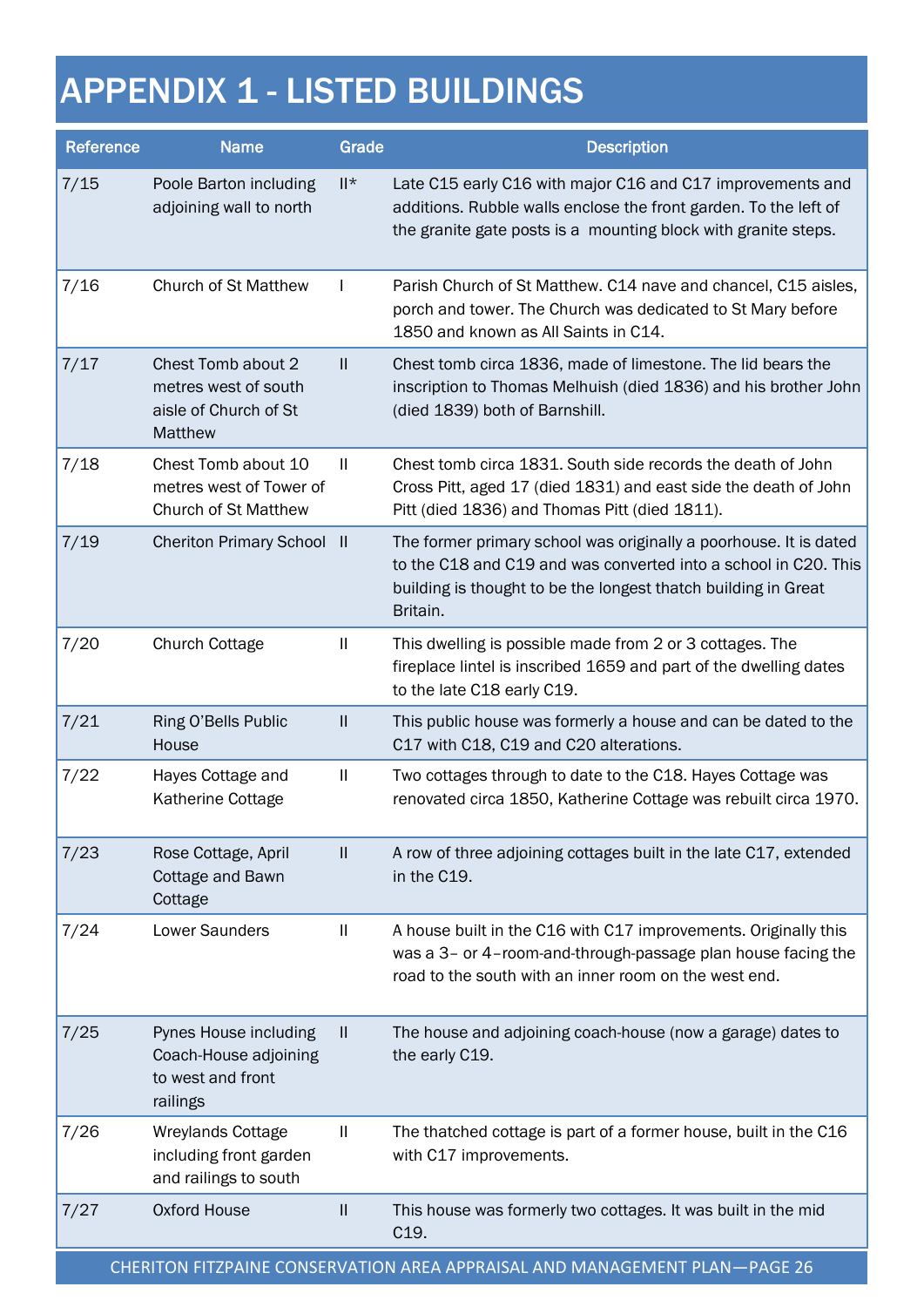| Reference | <b>Name</b>                                                           | Grade         | <b>Description</b>                                                                                                                                                                                                                                                                                                                                                                                          |
|-----------|-----------------------------------------------------------------------|---------------|-------------------------------------------------------------------------------------------------------------------------------------------------------------------------------------------------------------------------------------------------------------------------------------------------------------------------------------------------------------------------------------------------------------|
| 7/28      | <b>Beech Tree Cottage</b>                                             | $\mathbf{I}$  | This dwelling can be dated to the C19.                                                                                                                                                                                                                                                                                                                                                                      |
| 7/29      | No's 1, 2 & 3 The Old<br>Alms-houses (formerly<br>listed as No's 1-5) | $   *$        | These three houses were formerly 5 alms-houses. The original four<br>are probably early C17, the fifth is dated as 1853 and renovated<br>circa 1970. The building has five stacks, with the original 4 not<br>being identical but all having a drip course at eaves level. The C19<br>left end stack is built in the same style and includes a small Beer<br>stone date plaque inscribed 1853 near the top. |
| 7/30      | Barnshill and Barnshill II<br>Cottage                                 |               | The is house and adjoining cottage was formerly a farmhouse and<br>can be dated to the early C18. It was modernised in the mid C20.                                                                                                                                                                                                                                                                         |
| 7/31      | <b>Higher Saunders</b>                                                | Ш             | This house was formerly a farmhouse and dates o the early C17. It<br>was remodelled and extended in the late C17 early C18.                                                                                                                                                                                                                                                                                 |
| 7/37      | Half Moon Inn                                                         | $\mathbf{II}$ | This public house was formerly a house and dates to the late C16/<br>early C17. During the C19 and C20 there were major alterations.                                                                                                                                                                                                                                                                        |
| 7/38      | Apple Tree Cottage                                                    | Ш             | This house was formerly two cottages and dates to the C19.                                                                                                                                                                                                                                                                                                                                                  |
| 7/39      | <b>Cross Cottage</b>                                                  | $\mathbf{  }$ | This house was formerly a house and adjoining shop. It has late<br>C16/early C17 origins and was extended in the late C17/early<br>C18. The inside of the dwelling was rearranged in early C19 and<br>renovated circa 1984.                                                                                                                                                                                 |
| 7/40      | Lane End Cottage                                                      | Ш             | These two houses date to the late C17. They were built as a pair of<br>thatched cottages.                                                                                                                                                                                                                                                                                                                   |
| 7/41      | <b>Buddle Cottage and</b><br><b>Bowdel</b>                            | H.            | Two adjoining cottages, originally a farmhouse. Thought to be late<br>C16/early C17 and extended in C18.                                                                                                                                                                                                                                                                                                    |
| 7/43      | The Manor House                                                       | Ш             | This house was formerly the Rectory. It is dated to the late C17 and<br>was much rebuilt and extended circa 1850. The main block faces<br>east with a smaller and narrower parallel range behind.                                                                                                                                                                                                           |
| 7/44      | The Manor House Barn II*                                              |               | The barn was originally a house. It is dated to the early C16 and<br>was converted to a bake house mid-late C17. The north end was<br>rebuilt in late C19 and used as a barn or store in C20.                                                                                                                                                                                                               |
| 7/46      | Honeysuckle Cottage                                                   | Ш             | This dwelling was built in the late C17 and extended in the C19. It<br>was known as Smithwright Cottage until circa 1930.                                                                                                                                                                                                                                                                                   |
| 7/47      | <b>Tower Hill Cottage</b>                                             | Ш             | This cottage dates to around 1870-1890 and was extended circa<br>1983.                                                                                                                                                                                                                                                                                                                                      |

CHERITON FITZPAINE CONSERVATION AREA APPRAISAL AND MANAGEMENT PLAN—PAGE 27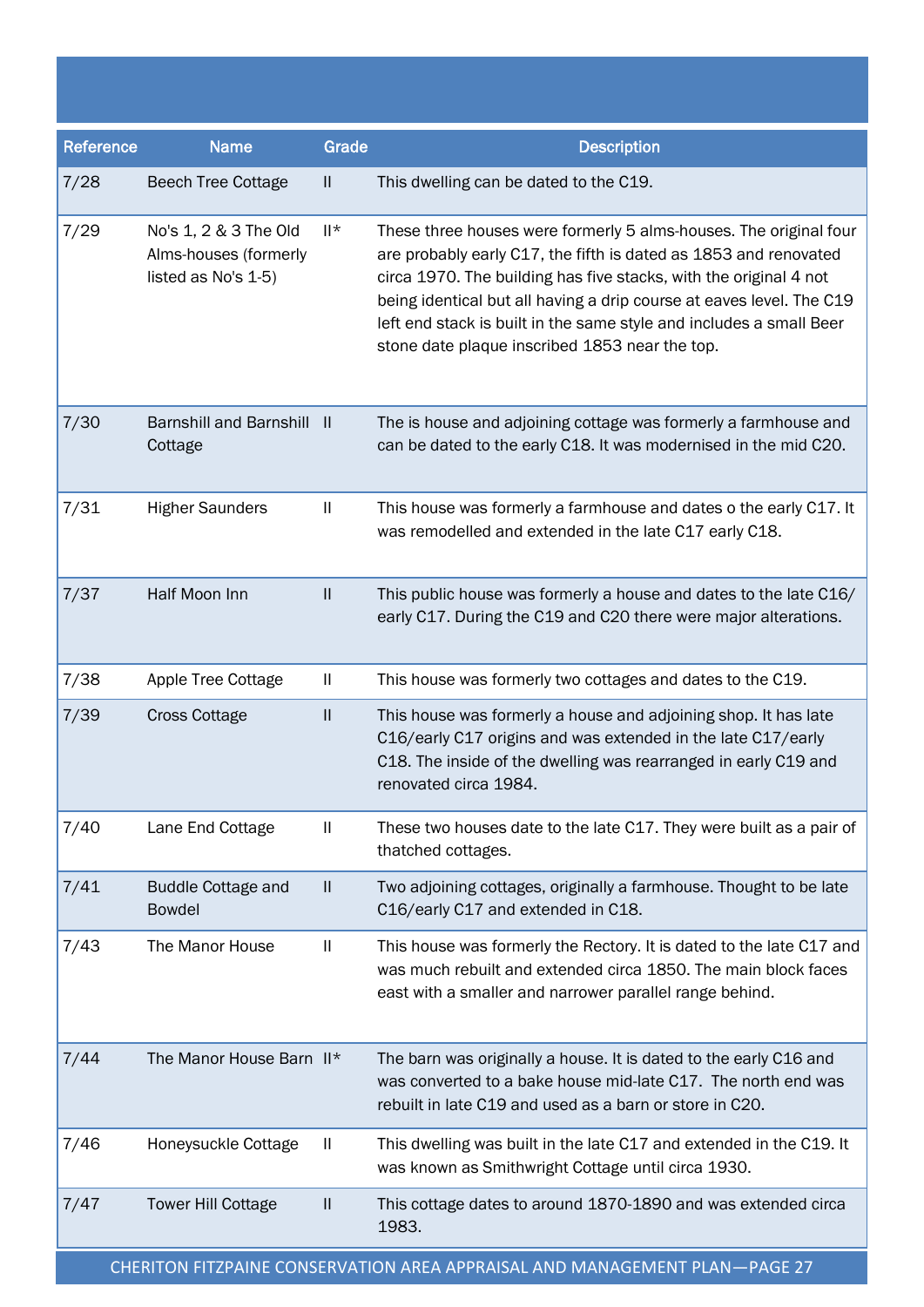## APPENDIX 2 - PLANNING CONTROLS IN CONSERVATION AREAS

Conservation Areas are areas of special architectural or historical interest, the character or appearance of which it is desirable to preserve or enhance. Building or landscape features including trees also contribute to the special character of the Conservation Area.

Trees in Conservation areas that are already subject to a Tree Preservation Order (TPO) are subject to the standard TPO Regulations.

The Town and Country Planning Act 1990 makes special provision for trees in a Conservation Area, and as such, under section 211, anyone proposing to cut down or carry out work on a tree in a Conservation Area is required to give the Local Authority six weeks' prior notice (a 'section 211 notice'). This gives the Local Authority an opportunity to consider whether the tree(s) in question is suitable for a TPO.

A tree is defined in the Town and Country Planning Act as having a diameter more than 75mm at 1.5m above the ground level. Works to trees or hedging with a diameter less than 75mm at 1.5m above ground level do not require a notification to Mid Devon District Council.

Unlisted buildings or structures inside conservation areas have some restrictions on demolition, e.g. total or substantial demolition of any building over 115 cubic metres requires planning permission as does demolition of any wall over 1 metre high facing a highway, waterway or open space or any wall over 2 metres high elsewhere. Any pre 1914 agricultural building in a conservation area is protected against demolition.

Listed building consent is required for demolition of a listed building and most works to the exterior or interior and major repair schemes.

Planning permission is required to position a satellite dish on a chimney, wall or roof slope which faces onto, and is visible from, a road or public path.

There are additional limitations on the construction of extensions to dwellings within conservation areas. In particular planning permission would be required for side extensions. Extensions to the rear of a property may only be single storey.

This is a general guide to additional controls applicable to conservation areas. Advice on alterations and extensions should be obtained before carrying out any development.

#### Please visit the Mid Devon District Council website for more information:

www.middevon.gov.uk

Or telephone the planning department to speak to a duty officer on:

01884 255 255

Further information can be found on the Planning Portal:

www.planningportal.gov.uk